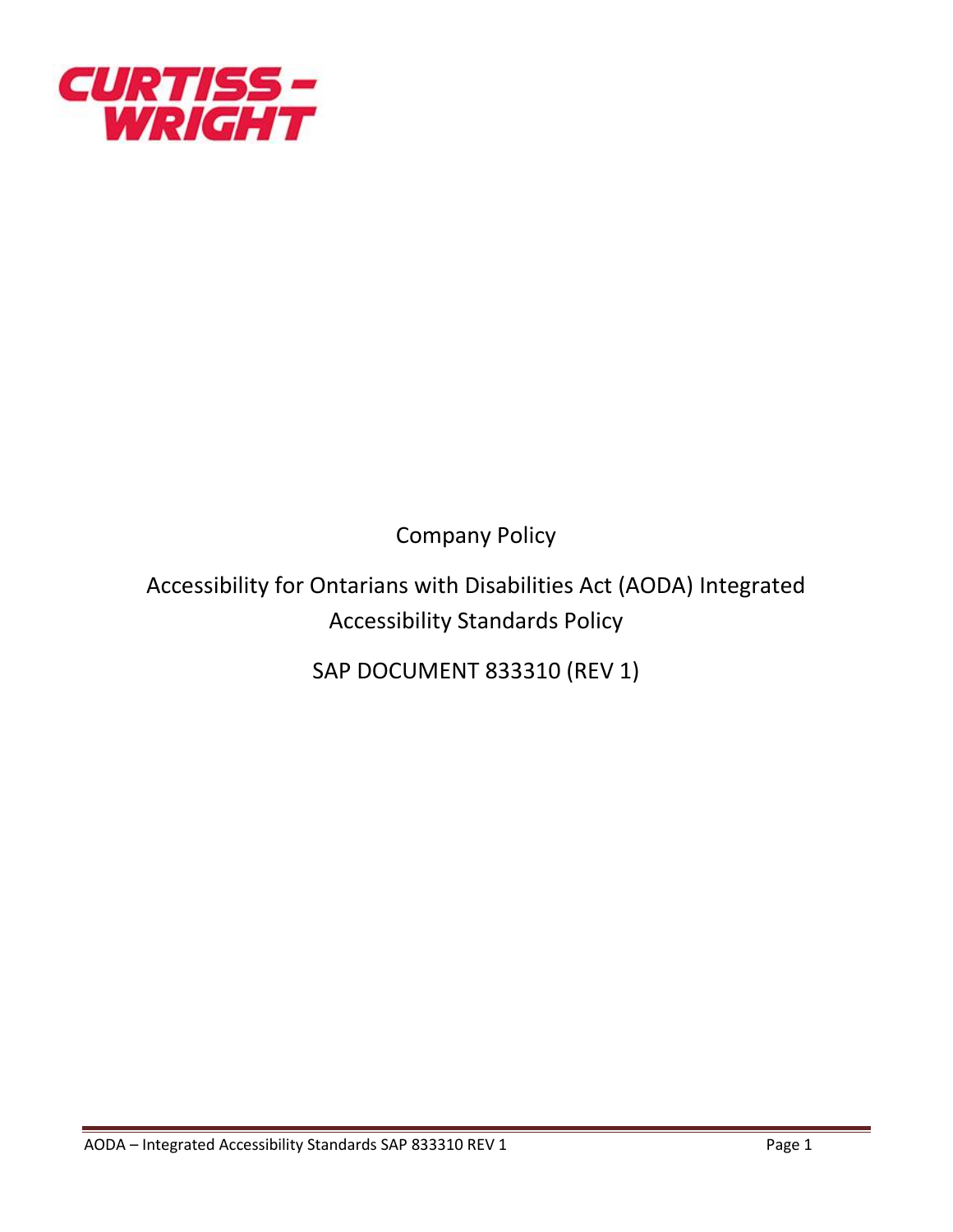# **Contents**

| 7.2  |                                                                           |
|------|---------------------------------------------------------------------------|
|      |                                                                           |
|      |                                                                           |
| 8.2  |                                                                           |
| 8.3  |                                                                           |
|      |                                                                           |
|      |                                                                           |
| 9.2  |                                                                           |
|      |                                                                           |
|      |                                                                           |
| 9.5  |                                                                           |
| 9.6  |                                                                           |
|      |                                                                           |
|      |                                                                           |
| 10.1 |                                                                           |
| 10.2 |                                                                           |
|      | Performance Management, Career Development and Advancement & Redeployment |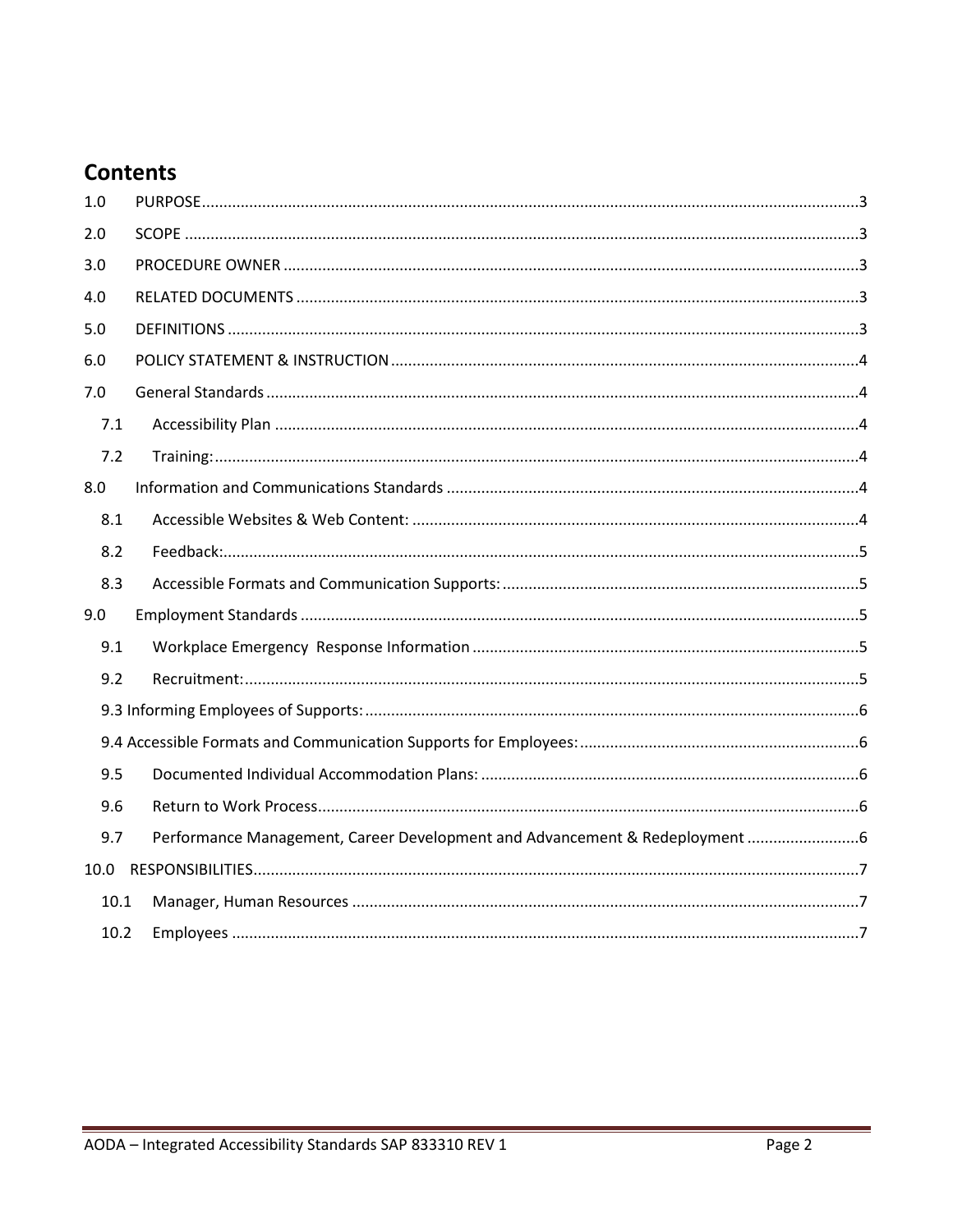## <span id="page-2-0"></span>**1.0 PURPOSE**

This policy is drafted in accordance with the Integrated Accessibility Standards (Ontario Regulation 191/11) which forms part of the *Accessibility for Ontarians with Disabilities Act, 2005* and addresses how Curtiss Wright (CW) achieves or will achieve accessibility by meeting the requirements of the regulation.

The standards were developed to identify, remove and prevent barriers and increase accessibility for persons with disabilities in the areas of information and communications and employment.

## <span id="page-2-1"></span>**2.0 SCOPE**

This policy applies to all those working at CW including regular and term Employees, contract staff and students , as well as persons involved in developing policies, procedures, and practices pertaining to the provision of goods and services to the public or third parties. Hereafter referred to as Employees.

## <span id="page-2-2"></span>**3.0 PROCEDURE OWNER**

Manager, Human Resources

## <span id="page-2-3"></span>**4.0 RELATED DOCUMENTS**

Accessibility for Ontarians with Disabilities Act, 2005 - Regulation 429/07

Policy - Customer Service Accessibility, SAP Document 822840

## <span id="page-2-4"></span>**5.0 DEFINITIONS**

**AODA** – Accessibility for Ontarians with Disabilities Act 2005

**Barrier** – As defined by the AODA, means anything that prevents a person with a disability from fully participating in all aspects of society because of his or her disability. This includes physical barrier, an architectural barrier, information or communications barrier, an attitudinal barrier, a technological barrier, a policy or practice.

**Disability** – As defined by the AODA and the *Ontario Human Rights Code*, means:

- 1. And degree of physical disability, infirmity, malformation or disfigurements that is caused by bodily injury, birth defect or illness,
- 2. A condition of mental impairment or a developmental disability,
- 3. A learning disability or a dysfunction in one or more of the processes involved in understanding or using symbols or spoken language,
- 4. A mental disorder, or
- 5. An injury or disability for which benefits were claimed or received under the insurance plan established under the *Ontario Workplace Safety & Insurance Act*, 1997.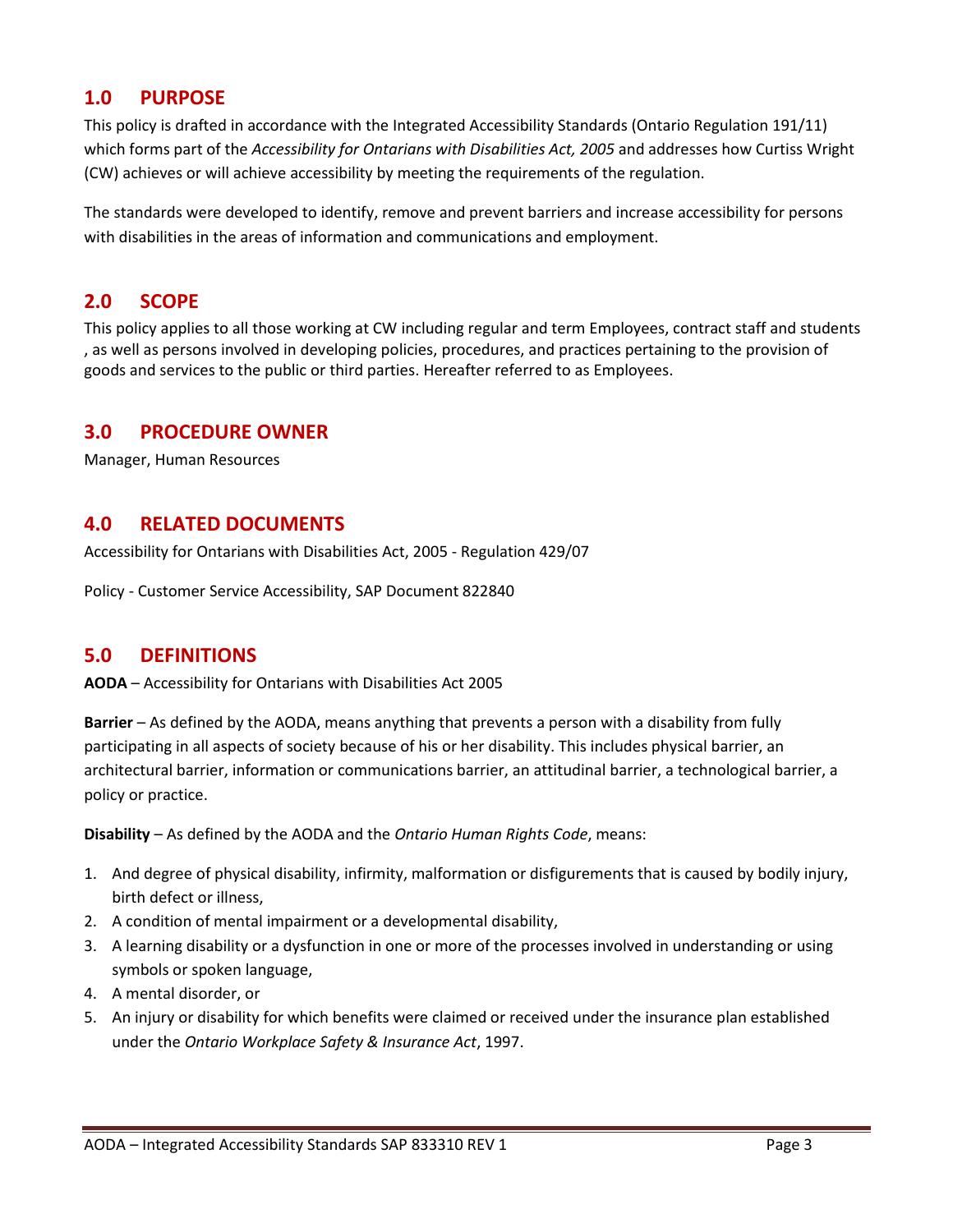# <span id="page-3-0"></span>**6.0 POLICY STATEMENT & INSTRUCTION**

We are committed to eliminating barriers and improving accessibility for persons with disabilities in a manner that respects dignity, independence, integration, and equality of opportunity.

CW is committed to making every reasonable effort to accommodate people with disabilities, provided such accommodation does not cause CW undue hardship.

# <span id="page-3-1"></span>**7.0 General Standards**

#### <span id="page-3-2"></span>**7.1 Accessibility Plan**

CW will establish, implement, maintain and document a Multi-year Accessibility Plan outlining CW's strategy to identify, remove and prevent barriers and increase accessibility for persons with disabilities, in accordance with the AODA.

The plan will be reviewed and updated a least once every five years and will be posted on CW's website. Upon request CW will provide a copy of the Multi-Year Accessibility Plan in an accessible format.

#### <span id="page-3-3"></span>**7.2 Training:**

By 2015, CW will ensure that training is provided on the requirements of the accessibility standards referred to in the Regulation on the Human Rights Code as it pertains to people with disabilities to:

- All its Employees;
- All persons who participate in developing CW's policies; and,
- All other persons who provide goods, services or facilities on behalf of CW

The training provided will be appropriate to the duties of the Employees and other such persons.

Employees and such other persons will be trained when changes are made to CW's Integrated Accessibility Standards Policy. New Employees and such other persons will be trained as soon as practicable.

CW will keep records of the training it provides, including dates on which the training is provided and the number of individuals to whom it was provided.

## <span id="page-3-4"></span>**8.0 Information and Communications Standards**

#### <span id="page-3-5"></span>**8.1 Accessible Websites & Web Content:**

Beginning January 1, 2014 CW will ensure that all new CW Internet websites, including web content, conform to the World Wide Web Consortium Web content Accessibility Guidelines (WCAG) 2.0, at Level A.

As of January 1, 2021 all CW internet and web content will conform with the WCAG 2.0 Level A, other than: success criteria 1.2.4 Captions (Live) and success criteria 1.2.5 Audio Descriptions (Pre-recorded).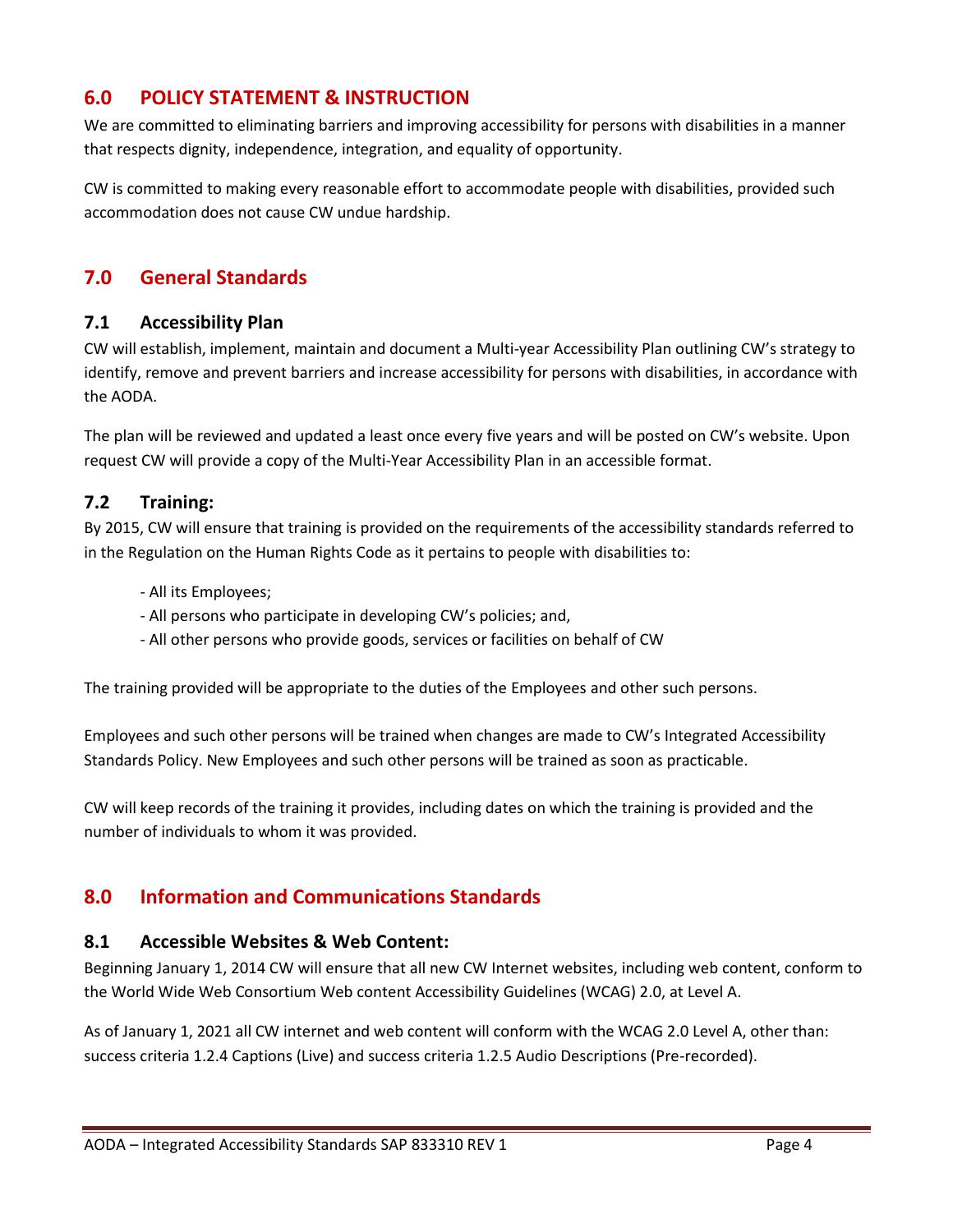## <span id="page-4-0"></span>**8.2 Feedback:**

By January 2015, CW will ensure that the process for receiving and responding to feedback, is accessible to persons with disabilities by providing, or arranging for the provisions of, accessible formats and communications supports, upon request. CW will notify the public about the availability of accessible formats and communication supports.

## <span id="page-4-1"></span>**8.3 Accessible Formats and Communication Supports:**

By January 2016, upon request, CW will provide, or will arrange for the provision of accessible formats and communication supports for persons with disabilities. CW will do so in a timely manner that takes into account the person's accessibility needs due to disability and at a cost that is no more than the regular cost charged to other persons.

CW will consult with the person making the request in determining the suitability of an accessible format or communication support.

# <span id="page-4-2"></span>**9.0 Employment Standards**

## <span id="page-4-3"></span>**9.1 Workplace Emergency Response Information**

CW will provide individualized workplace emergency response information to Employees who have a disability, if the disability is such that the individualized information is necessary, and if CW is aware of the need or accommodation due to the Employee's disability. CV will provide this information as soon as practicable after becoming aware of the need for accommodation.

Where the Employee requires assistance, CW will, with the consent of the Employee, provide the workplace emergency response information to the person designated by CW to provide assistance to the Employee.

CW will review the individualized workplace emergency response information when/ if the employee moves to a different location in the office or organization, when the Employee's overall accommodation needs or plans are reviewed and when CW reviews its general emergency response practices.

## <span id="page-4-4"></span>**9.2 Recruitment:**

By January 2016, CW will notify it Employees and the public about the availability of accommodation for applicants with disabilities in the recruitment process.

By January 2016, CW will notify job applicants in Ontario, when they are individually selected to participate further in an assessment or selection process that accommodations are available upon request in relation to the materials or processes to be used.

If a selected applicant requests an accommodation, CW will consult with the applicant and provide, or arrange for the provision of, suitable accommodation in a manner that takes into account the applicant's accessibility needs due to disability.

By January 2016, when making an offer of employment, CW will notify the successful applicant of its policies for accommodating Employees with disabilities.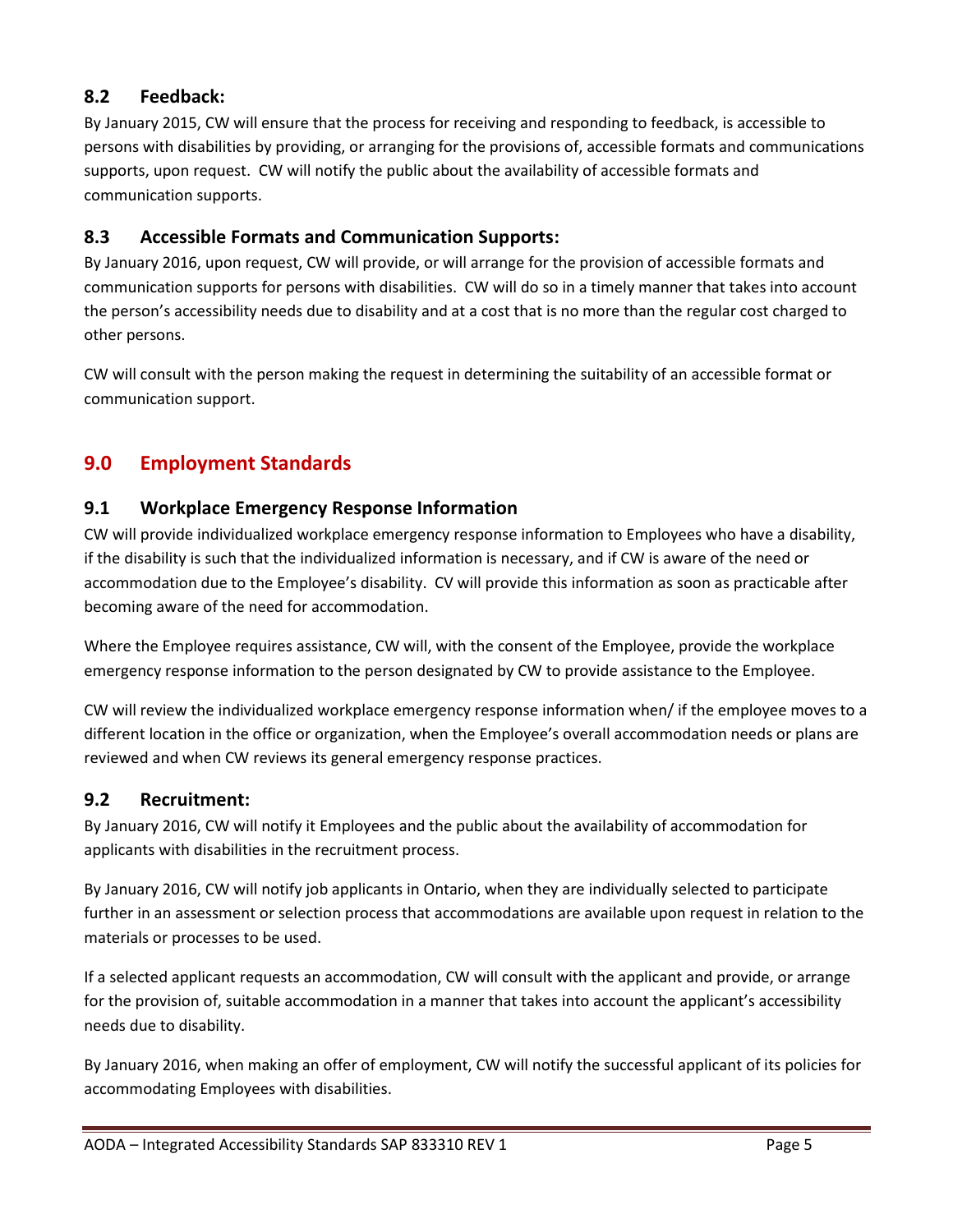## <span id="page-5-0"></span>**9.3 Informing Employees of Supports:**

By January 2016, CW will inform its Employees of its policies (and changes to those policies) used to support Employees with disabilities, including but not limited to policies on the provision of job accommodations that take into account an Employee's accessibility needs due to disability. This information will be provided to new Employees as soon as practicable after commencing employment.

#### <span id="page-5-1"></span>**9.4 Accessible Formats and Communication Supports for Employees:**

By January 2016, upon the request of an Employee with a disability, CW will consult with the Employee to provide, or arrange for the provision of, accessible formats and communication supports for the information that is needed to perform the Employee's job, and information that is generally available to other Employees.

CW will consult with the Employee making the request in order to determine the suitability of an accessible format or communication support.

#### <span id="page-5-2"></span>**9.5 Documented Individual Accommodation Plans:**

CW will maintain a written process for the development of documented individual accommodation plans for Employees with disabilities.

If requested, information regarding accessible formats and communications supports provided will also be included in individual accommodation plans.

In addition, the plans will include individualized workplace emergency response information (where required), and will identify any other accommodation that is to be provided.

#### <span id="page-5-3"></span>**9.6 Return to Work Process**

By January 2016, CW will develop and have in place a documented return to work process for its Employees who have been absent from work due to disability and who require disability-related accommodations in order to return to work.

The return to work process will outline the steps CW will take to facilitate the return to work and will include documented individual accommodation plans as part of the process.

This return to work process does not replace or override any other return to work process created by or under any other statute.

## <span id="page-5-4"></span>**9.7 Performance Management, Career Development and Advancement & Redeployment**

By January 2016, CW will take into account the accessibility needs of Employees with disabilities, as well as individual accommodation plans, when conducting performance management, providing career development and advancement to Employees or when redeploying Employees.